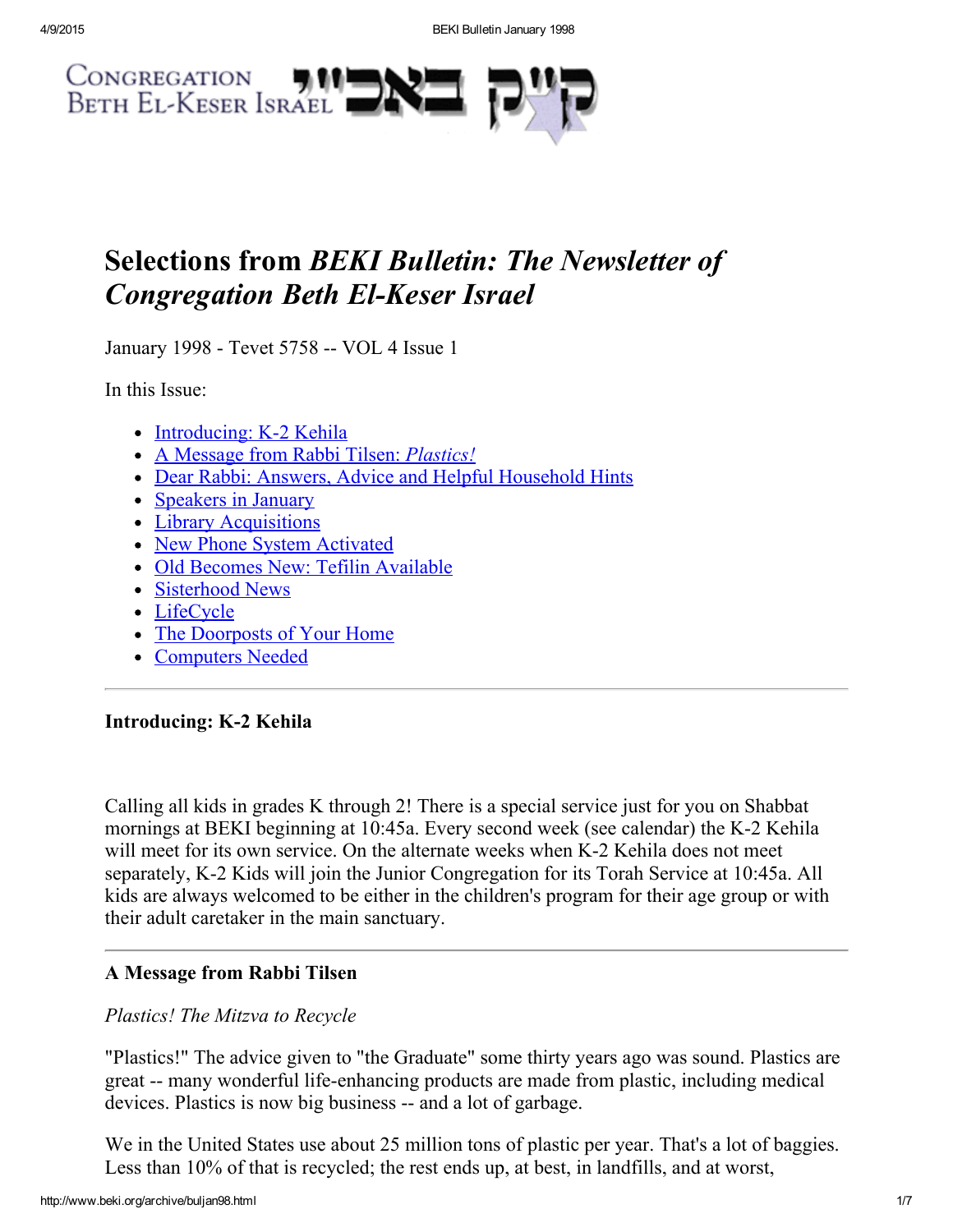everywhere else.

Plastic is forever, or nearly so. Most plastics take hundreds of years to decay. Unless we do something with them, plastics don't go away on their own.

Plastic pose a threat to domestic and wild animals alike. Goats can and do eat just about anything, except rocks. They seem to be biologically programmed to distinguish between rock and non-rock. Anything that is non-rock is food, including plastics. Unfortunately, while goats can handle just about anything that grows, they can't handle plastic. A large bag can block a goat's digestive tract and kill it. Other animals, including fish, get caught and die in plastic rings used to bind six-packs.

The mitzva of ba`al tashhit, "do not destroy," prohibits any behavior that destroys any feature in the natural world without justification. This mitzva, for example, prohibits killing of animals for sport, but allows the same for purposes of food or medicine, or to save people from danger. Applied to plastics, this mitzva means that we may use plastics when necessary, but we certainly may not cause environmental damage by failing to recycle them when possible. Fortunately, in New Haven and most of the surrounding communities, curbside recycling is available. On the bottom of most plastic packaging -- including bags, medicine bottles and milk bottles -- is a "plastics code," a triangle with a number 1-7 inside. That number indicates which type of plastic the container is made of. New Haven collects plastics  $1 \& 2$  in the blue curbside bins, and will accept 3-7 at its facility on Middletown Avenue.

Recycling plastics 3-7 is somewhat less convenient, but a good opportunity for a mitzva project for someone interested in grass-roots organizing. Surely our synagogue should be in compliance with this mitva. Even better than recycling, we can often avoid or reuse plastics. The mitzva of "ba`al tashhit" must be upheld if we are to improve the quality of life for future generations.

Recycle. It's a mitzva.

#### <span id="page-1-0"></span>Dear Rabbi: Answers, Advice and Helpful Household Hints

Dear Rabbi, Is the prayer "ya`ale ve-yavo" added to Birkat HaMazon during Hol HaMoed? Signed, Prayerful

Dear Prayerful,

Yes. According to the early law code `Arba Turim ("The Tur"), O.H. 188, "...[O]n Rosh Hodesh and Hol HaMoed we say in it [birkat hamazon] 'ya`ale veyavo' and if Rosh Hodesh or Hol HaMoed falls on Shabbat we say 'retsei vehaHalitsenu' and afterwards 'ya`ale veyavo.' We do not mention Shabbat in 'yaele veyavo' nor Hol HaMoed or Rosh Hodesh in 'retsei vehaHalitsenu.'

Rabbi Yosef Karo in Beit Yosef comments that there seems to be a scribal error and the Tur should have said "on Rosh Hodesh, Hol HaMoed and on Yom Tov."

There is some disagreement as to whether and how to rectify an ommision of "ya`ale veyavo," but by now it is certainly too late by all opinions!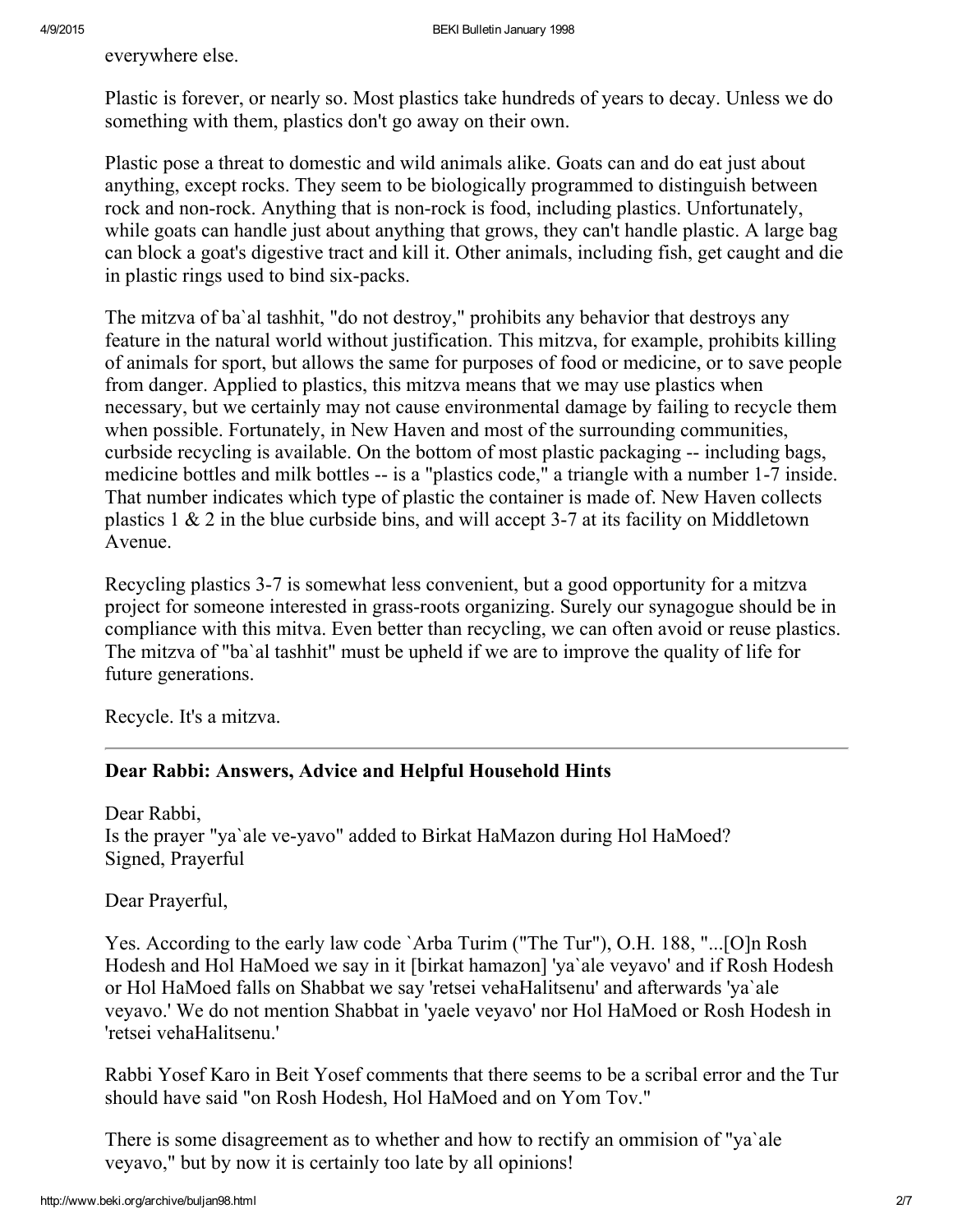Dear Rabbi,

I can't stand it. Whenever I come for food at a Bar Mitzva or Bat Mitzva or Wedding I have to stand in a long line. Can't you do something about it? Signed, Tired of waiting in long lines.

Dear Tired,

Simply tell the people to stand closer together. Then the line will be shorter.

Dear Rabbi, May Jews donate bodily organs? Signed, Liver Giver

Dear Liver Giver,

Medical ethics are a controversial area in Jewish law. I advocate donating organs when the harvesting is done after proper certification of death (according to Jewish law) and when the organ will be used to help an individual in great need. Normally one is not allowed to tamper with the body of a dead person, but this rule is superceded when doing so will bring life to another.

#### <span id="page-2-0"></span>Speakers & Benei Mitzva in January

Jeremy Golding will present and teach inspirational nigunim (melodies) during the 9:15a Shabbat morning services on 3 January.

Justin Weinstein, son of Natan & Lori Weinstein, will lead services and present a Devar Torah as a bar mitzva on Friday 9 January 8:00p & Shabbat morning 10 January 9:15a.

Daniel Rosenberg, son of Gary & Betsy Rosenberg, will lead services and speak as a bar mitzva on Shabbat morning 17 January 9:15a.

Shoshana Zax & John Weiser will be the darshanim on Shabbat morning 24 January 9:15a. Their Devar Torah, "On Hesed and Healing," will draw both from traditional sources as well as their own personal experiences over the past year. John is a management consultant working with nonprofit and socially-purposed businesses, and serves as a leader of the BEKI 2000 Committee. Shoshana is a nurse-midwife working with the practice of Fine and Gillette in Hamden, and serves as an officer of the United Hebrew School. John and Shoshana and their two children, Sam and Ariel, live in Hamden and joined BEKI in 1993.

Stephen Fraade, vice-president of the Congregation, will present a Devar Torah (Torah discussion) during the 9:15a Shabbat morning service 31 January.

## <span id="page-2-1"></span>Library Acquisitions

The following titles have been acquired through contributions to the Arie Nathan Levine Fund. They are available on a non-lending basis in the Claire Goodwin Youth Room.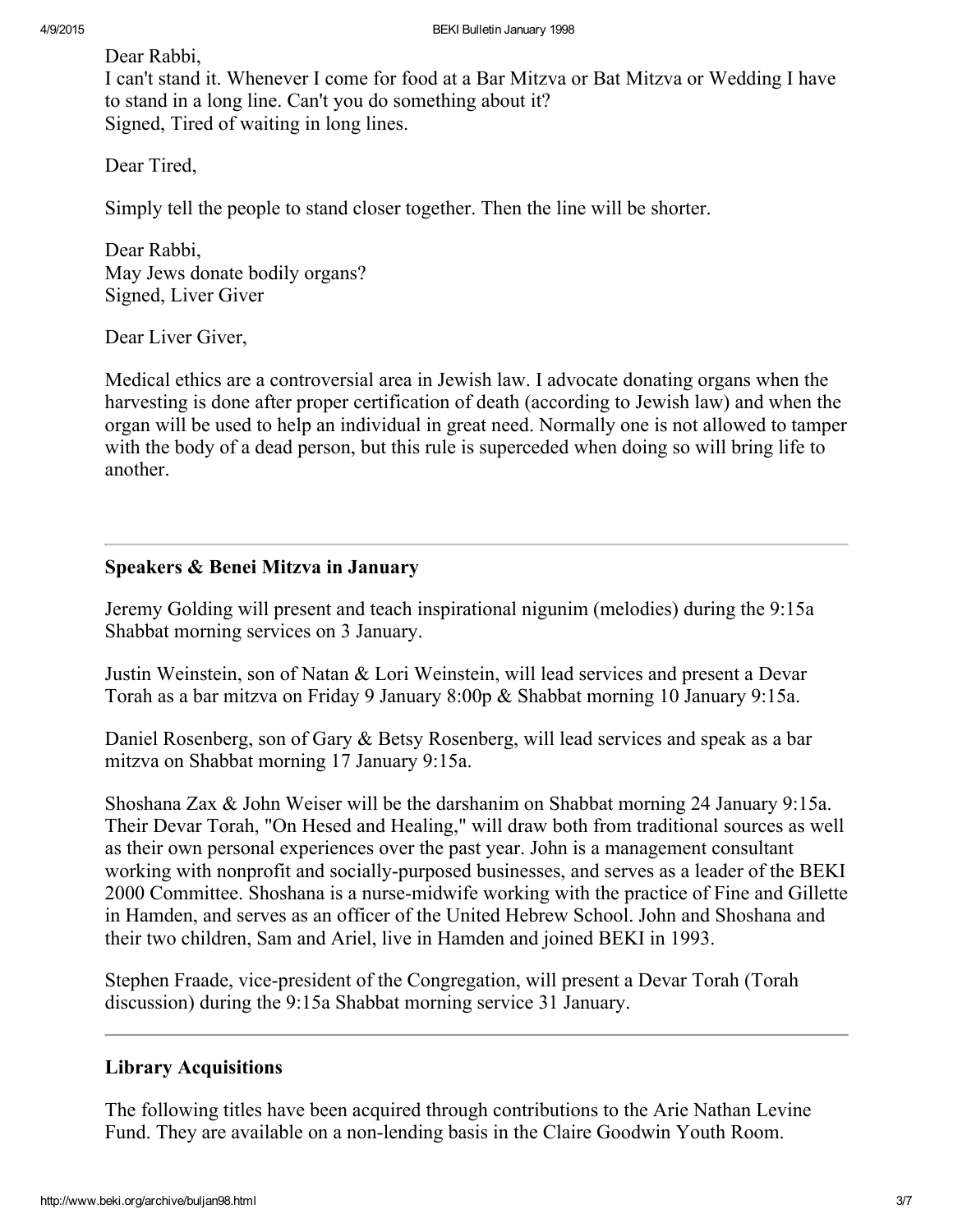The Kids' Catalog of Jewish Holidays by David Adler Let's Celebrate our Jewish Holidays by Alfred J. Kolatch Sharing Blessings by Rahel Musleah God Sent a Rainbow by Yona Zeldis Genesis: the Jewish Children's Bible by Sheryl Prenzlau A Prayer for the Earth: the Story of Naamah, Noah's Wife by Sandy Eisenberg Sasso

#### <span id="page-3-0"></span>New Phone System Activated

Readers of the BEKI Bulletin were informed over the summer of a gift in memory of [Frederick](http://www.beki.org/archive/buljun97.html#stutz) Leonard Stutz of blessed memory (pictured at right) by his daughter Eleanor Stutz Lowell to provide an advanced telephone system to the Congregation. That system has been installed and its features are being activated.

Some things remain the same. Our phone number remains (203) 389-2108. And when you call during office hours, the phone will normally be answered by a real person. If all lines are being used, you might even still get the same old busy signal.



So what is new? If you call for someone who is on another call or in a meeting during office hours (such as UHS Principal Terri Stern or Rabbi Tilsen), you will have a choice of leaving a message with the staff person who answered your call or leaving a message on your intended party's "voice mail." If you call after hours, you can leave a message directly for the person you are trying to reach -- or if you're lucky, you can even reach them at their desk after hours, avoiding another round of "telephone tag."

Callers are now assured of greater privacy as their calls can no longer be accidentally interrupted by someone picking up another extention. Our staff can even transfer your call to another phone in the building.

During severe weather, information on Hebrew School or Adult Studies closings or delays can be retrieved easily through a phone call. Service times can be found on an up-to-date recording, as well as other informational messages. You can even send a fax 24-hours a day to 389-5899.

The payphone in the lower lobby has been replaced with a free telephone for local calls during synagogue events. (Contrary to what one might expect, this costs the Synagogue much less than operating the payphone.) Those wishing to place long distance credit card calls can do so from this phone by calling the 800 or 888 number printed on their calling cards or by following the posted instructions. On Shabbat and Festivals, this phone is restricted to emergency or medical use.

Authorized users of the BEKI kitchen now enjoy the safety and convenience of a phone located in the lower level kitchen. A telephone (restricted to local and credit card calls) is also available in the [Rosenkrantz](http://www.beki.org/archive/endowment.html#rosenkrantz) Library for use during Sisterhood Board meetings and other scheduled activities in that room.

As these features are implemented, we ask that you help us by letting Myra know of any problems you encounter or suggestions you might have. All ideas are welcomed and will be conveyed to the appropriate parties. And, we ask your forbearance, especially in the first few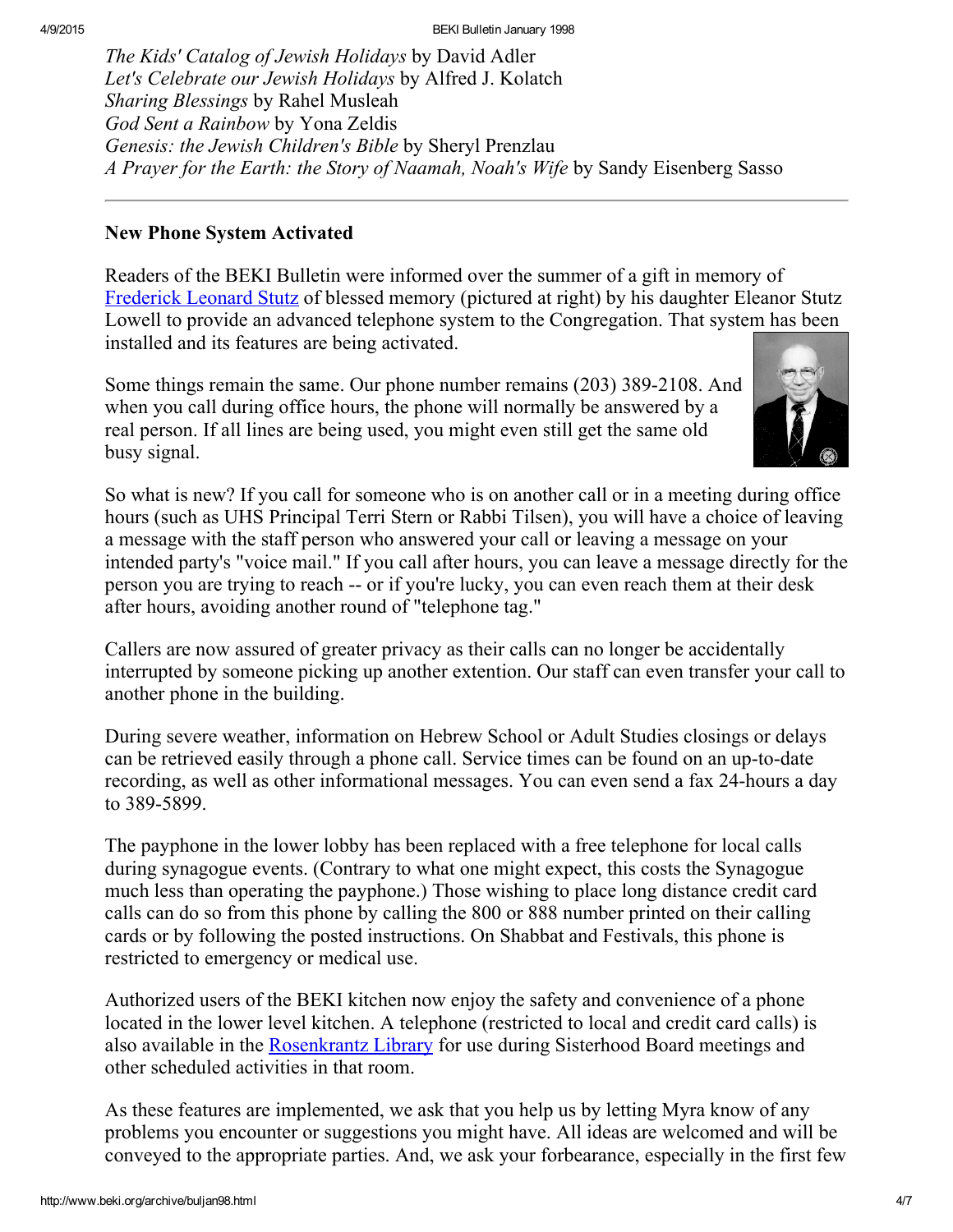weeks, if your call is accidentally lost or misdirected. The generousity of Eleanor Stutz Lowell and the efforts of Jay Brotman and the BEKI staff are all intended to benefit the entire community by helping all of us work together more efficiently.

See our online Phone [Directory](http://www.beki.org/archive/phone.html).

#### <span id="page-4-0"></span>Old Becomes New: Tefilin Available

A set of kosher *tefilin* is available in the *tallit* box in the small chapel for public use in the small chapel. In addition, sets of kosher *tefilin* are available from Rabbi Tilsen. These sets are made of older *parshivot* (scrolls) inside new *batim* (boxes) with new *retsu* ot (straps). The *tefillin* made of older *parshiyot* -- some over 100 years old -- and new *batim* are a striking example of the continuity of religious practice spanning the generations, and seems so fitting for our Congregation, as old becomes new.

#### What is the Rabbi's Tzedaqa Fund?

The Rabbi's Tzedaqa Fund is maintained to support families in need, provide educational materials for adults and children, and meet special needs of the shul and community. Contributions are tax-deductible and may be directed to the attention of Rabbi Tilsen. All gifts are appreciated and donations of \$25 or more are noted in the BEKI Bulletin.

## <span id="page-4-2"></span>BEKI Sisterhood News

Adele Tyson, our sisterhood president, speaks for all of us when she says we are all deeply bereaved by the passing of Mimi Kahn. To her family we extend our sincerest condolences. She will be sorely missed by Sisterhood and the BEKI congregation. May she rest in peace.

# <span id="page-4-1"></span>LifeCycle

## With Sorrow we note the passing of

• Robert Suslew

brother of Lillian Silverman uncle of Ina Silverman

- Miriam "Mimi" Kahn
- Hilda Geller

sister of Robert Merriam

## BEKI Welcomes New Members & their Families who joined during recent weeks:

Arnold & Naomi Lehrer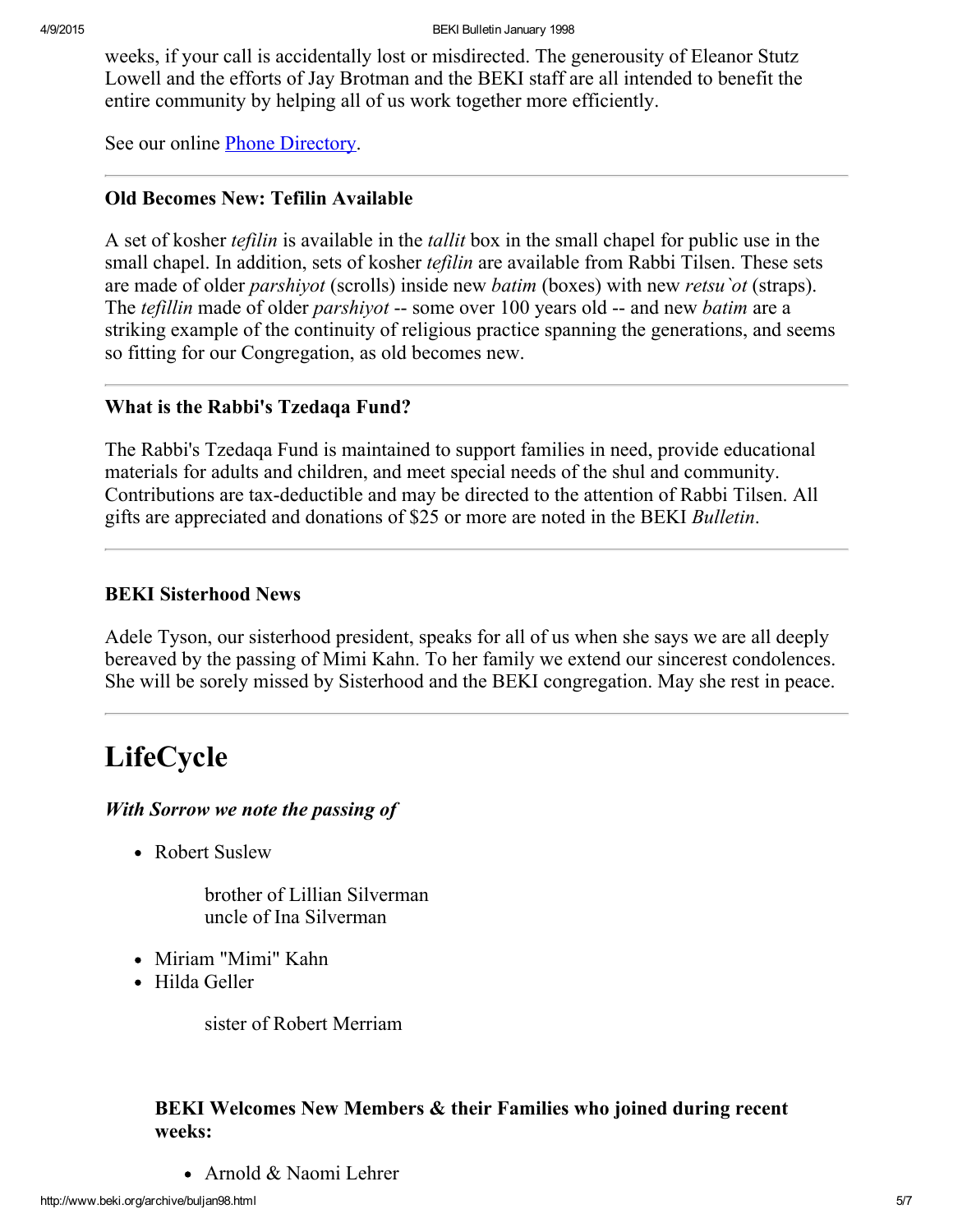and Alan & Elana

• Donald & Ann Green

and Aaron & Rachel

• Oliver Holmes  $&$  Hannah Sokal-Holmes

and Yafa, Hadassah & Aaron

• Jennifer Rosenberg

#### <span id="page-5-1"></span>The Doorposts of Your Home

"And you shall write them upon the doorposts of your house and upon your gates." The *mitzva* (obligation) to affix kosher *mezuza* scrolls to the doorposts in our homes (excluding closets, washrooms and garages) is found in the Book of Devarim (Deuteronomy), in the passage known as "The Shema" (chapter 6). The word "mezuza" originally meant the doorpost itself, but over time came to be the name for the scroll which Jewish families affix to their doorways. The kosher mezuza scroll is made of parchment and written with a quill pen with special ink, just like a Torah scroll. The Biblical passage on the mezuza is the Shema -- and so there is "a Shema" on the mezuza, as well as the word "mezuza" in the Shema. The mezuza scroll has a degree of sanctity approaching that of a Torah scroll.

Beyond fulfilling the mitzva of having kosher mezuza scrolls on the doorposts, many take joy in the additional mitzva of "hidur mitzva," that is, "beautification of the mitzva." This means that we get "extra credit," as it were, for performing a mitzva in an asthetically pleasing way. To facilitate this second mitzva, beautiful mezuza cases are available from the BEKI [Sisterhood](http://www.beki.org/archive/sisterhood.html#giftshop) Giftshop; come by on Sunday mornings, Wednesday afternoons or call Adele Tyson at 389-2108. Rabbi Tilsen has quality kosher mezuza scrolls from 2.75" and larger, ranging from "basic kosher" to very nice looking scrolls. (Warning: Some mezuza cases come with photocopied filler paper could be mistaken for a mezuza scroll. Those fillers are meant only to show how a real scroll is placed in the case. Don't buy a fake! Also, be sure your new case is large enough to hold a real hand-written mezuza scroll.)

#### <span id="page-5-0"></span>Computers needed

The United Hebrew School and BEKI offices are in need of several computers. 486 based units (or better), color monitors and laser printers can all be put to good use. If you or your company has used equipment to donate, please contact Rabbi Tilsen at 389-2108 or email jitilsen@beki.org.

For more information call or write to:

**Congregation Beth El-Keser Israel** 85 Harrison Street